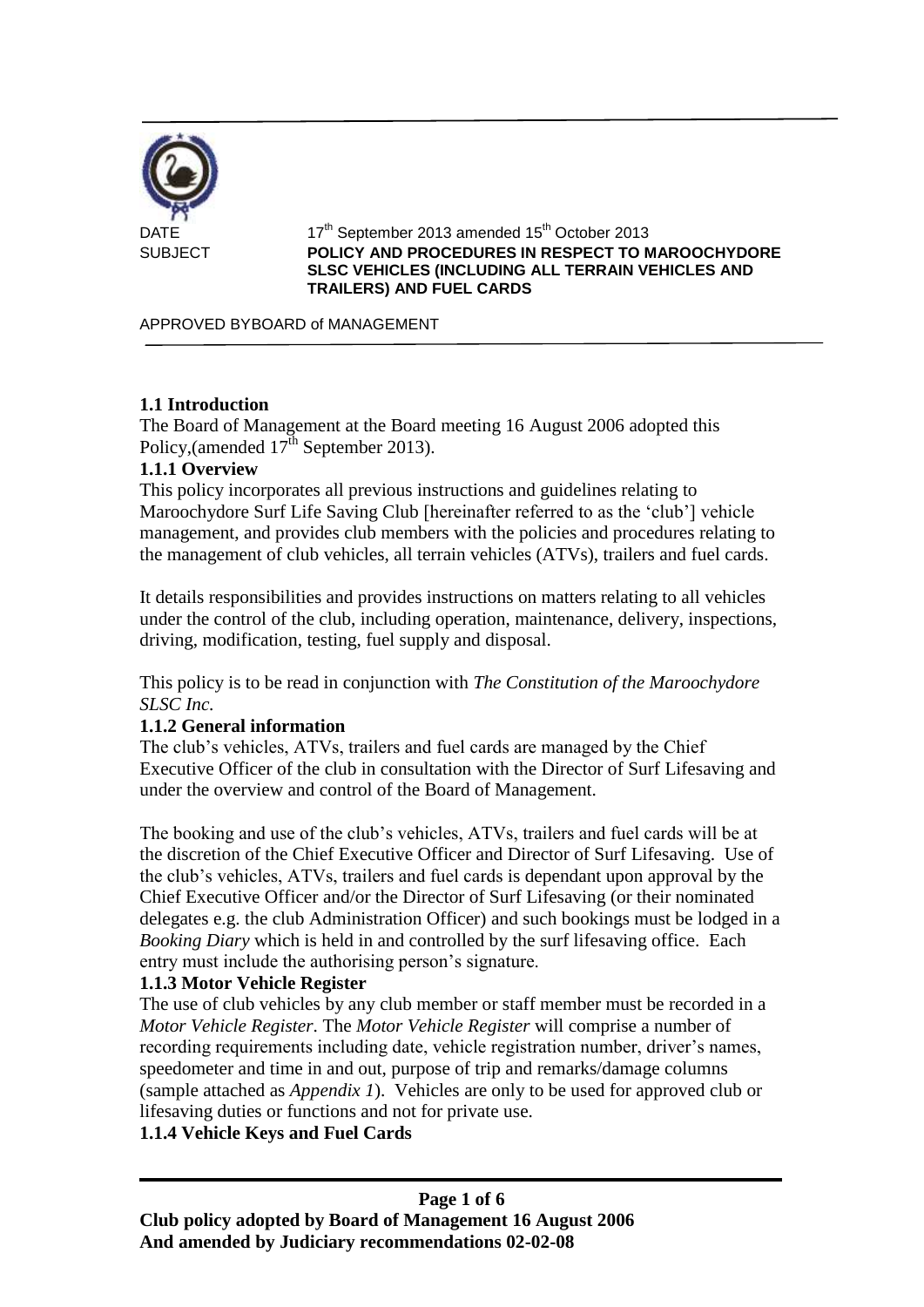The keys for the vehicles (and fuel cards), the *Booking Diary* and *Motor Vehicle Register* will be kept in a secure area of the surf lifesaving office under the control of the Director of Surf Lifesaving, the Chief Executive Officer or their delegates.

## **1.1.5 After Hours Access**

During after-hours (weekends and evenings) the vehicle keys (and fuel cards), *Booking Diary* and *Motor Vehicle Register* must be kept secure in the surf lifesaving office and will be the responsibility of the Duty manager or their delegate. No one is to have possession of any vehicle, ATV, Trailer or fuel card without first having booked a vehicle and/or gained permission from the Director of Surf Lifesaving, the Chief Executive Officer or their nominated delegates except in extreme circumstances e.g. to purchase fuel for beach patrol duties.

Unauthorised use of any club vehicle; ATV, trailer or fuel card will be viewed most seriously.

# **1.1.6 Patrol Vehicle**

One of the utility-type road vehicles must be made available and be operational at any time the club conducts volunteer patrols on Maroochydore Beach.

# **1.1.7 Delegation of Responsibility for Vehicles, ATVs and Trailers**

Delegation of responsibility of individual vehicles or trailers may be undertaken at the discretion of the Chief Executive Officer e.g. the Boat Captain being responsible for boat trailers; the IRB Captain being responsible for IRB beach and road trailers; Director of Surf Life Saving being responsible for ATV, IRB beach and road trailers generally. The CEO will be responsible for placing before the Board of Management a definitive list of responsible members.

## **1.1.8 Modifications**

Modification of club vehicles, ATVs and trailers is the responsibility of the Chief Executive Officer. No supplier is to be encouraged to provide equipment and/or accessories for installation on any club vehicle, ATV or trailer and no member is to make or authorise such modifications other than through the Chief Executive Officer e.g. carrying racks on vehicles.

Individual members are encouraged to make representation through the appropriate board to the Chief Executive Officer as to any suggested safety or operational modifications which may benefit the club.

Generally, club vehicles and trailers will not be modified to suit the perceived requirements of one member.

# **1.1.9 Care of Club Assets**

The condition of club vehicles and trailers at the time of sale or disposal is critical to the continued high standard of vehicles being purchased for club use. The support of all drivers/operators of club vehicles and trailers is imperative to the general care of these club assets.

Very high costs are incurred at time of sale or disposal in relation to refurbishment of paint and upholstery. Caution must be exercised when carrying any goods on the seats or in the rear of club vehicles.

# **1.1.10 Correspondence**

All correspondence concerning club vehicles and trailers must make reference to the make/model and the registration number.

# **1.2 Responsibilities**

# **1.2.1 Responsibilities of the Chief Executive Officer**

#### **Page 2 of 6 Club policy adopted by Board of Management 16 August 2006 And amended by Judiciary recommendations 02-02-08**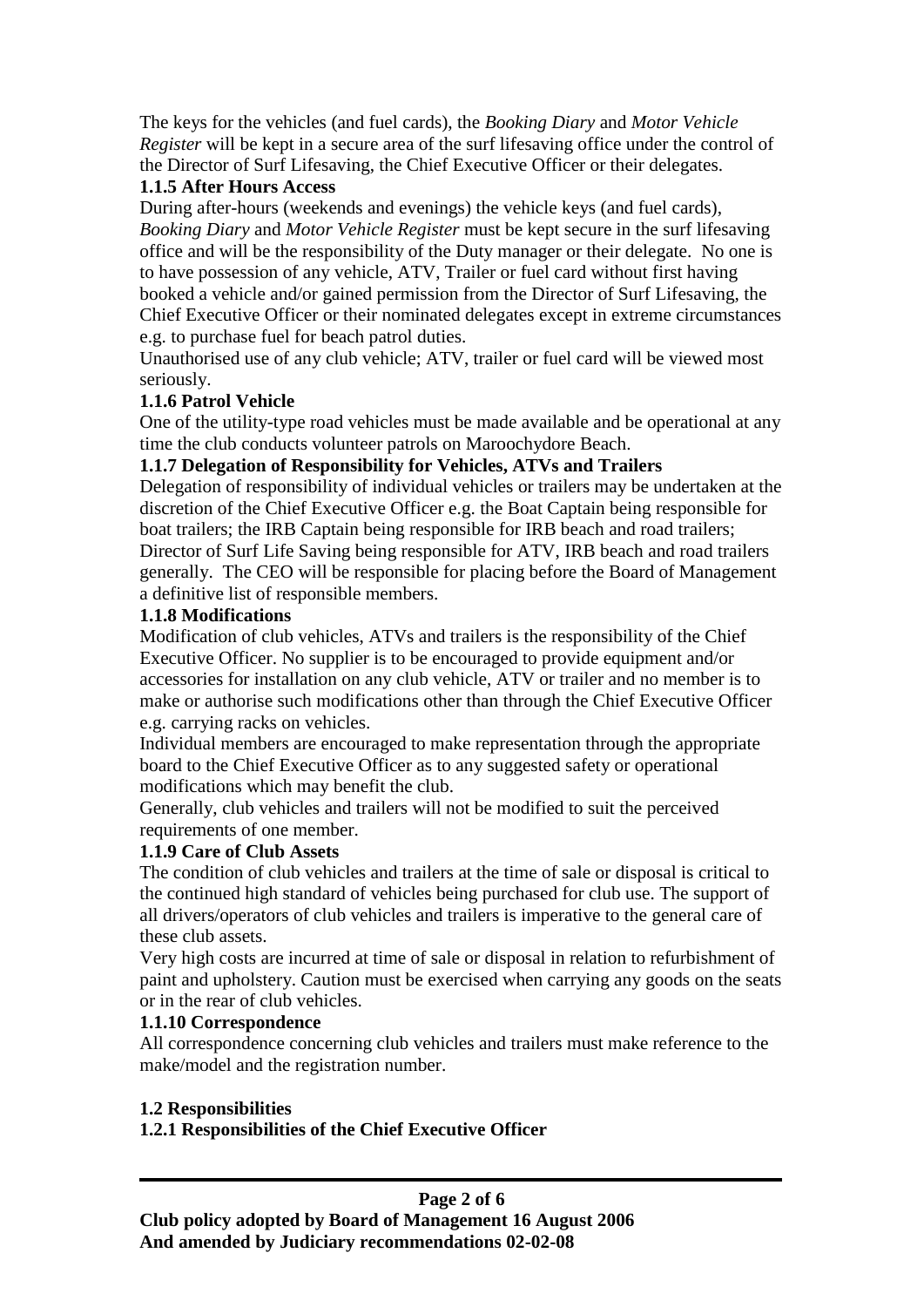The Chief Executive Officer will maintain a Master Club Vehicle List that will contain the following for all club vehicles, ATVs and trailers:

- I.] the registration number;
- II] the make and type of vehicle; and
- III.] relevant service, repair, transfer and disposal information. (n.b. vehicle includes ATV)

The Chief Executive Officer, in consultation with the Board of Management, is responsible for the following:

- Monitoring and controlling the maintenance of the club's vehicles and trailers.
- \* The authorisation of mechanical and panel repairs, servicing and maintenance to all club vehicles and trailers.
- \* Club vehicles being properly maintained, serviced and kept in a clean condition.
- \* Scheduled servicing being carried out promptly and efficiently when specified by the number of kilometres travelled and in the manner indicated in the relative instructions, and that the vehicle is given regular and thorough maintenance.
- \* Repairs and maintenance to vehicles being performed to an acceptable standard, notwithstanding that members are generally not qualified to assess the quality of the workmanship connected with the maintenance to motor vehicles.
- \* Ensuring club vehicles are ready for immediate use when required.<br>Nearly immediate are made of alub vehicles for accuracy of use of
- Weekly inspections are made of club vehicles for accuracy of use, damage, cleanliness and need for maintenance.
- \* Where damage is observed or reported, inquiries are made as to the driver at the time of the incident and the circumstances under which the damage was sustained.
- \* The research of and any subsequent modification of club vehicles and trailers.
- Arranging prompt repair or replacement of club vehicles and trailers damaged in incidents.
- \* The evaluation of vehicles as to suitability for club purposes.
- \* Monitoring market trends of vehicle sales to ensure best return on club vehicles at time of sale.
- \* The timely purchase and disposal of club vehicles and trailers.<br>A graphic quote and guardian vehicles and trailers was Be
- Arranging quotes and purchasing vehicles and trailers upon Board of Management approval.
- \* Monitoring vehicle/trailer accident damage costs and providing advice to the Board of Management.
- \* Liaising with the Board of Management and the various Directors concerning requests for changes of vehicle type and /or requests for vehicles required for particular applications.
- \* The maintenance and amendment of the Master Club Vehicle List.
- \* Ensuring that all club vehicles, ATVs, trailers and fuel cards are used strictly for official purposes and only where the use of a club vehicle, ATV, trailer and fuel card is necessary.
- \* Ensuring that no extra items of any kind are fitted to any club vehicle without the authority of the Chief Executive Officer and/or Director of Surf Lifesaving. These items include tyres, wheel suspension components and racks.

# **Page 3 of 6**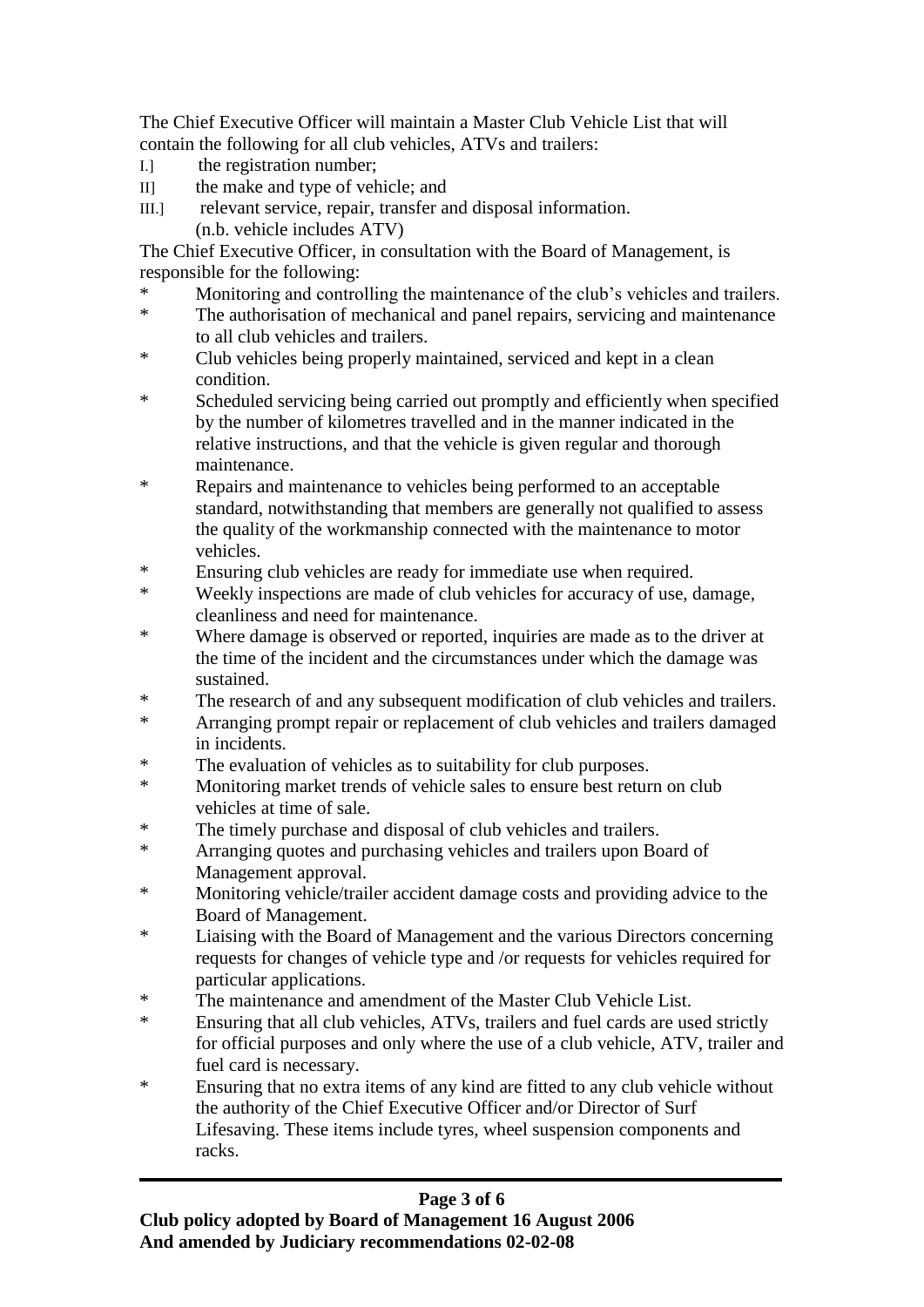- \* A *Booking Diary* is used for the use and operation of vehicles.
- \* A *Motor Vehicle Register* is properly used and maintained.
- \* A daily inspection is made of the *Motor Vehicle Register* and *Booking Diary* to ensure that all relevant particulars are recorded correctly.
- \* The keys and fuel cards of all club vehicles are retained in a secure area of the surf lifesaving office when the vehicles are not in use. After hours, on weekends and public holidays the keys, fuel cards, *Motor Vehicle Register* and *Booking Diary* are to be kept in the surf lifesaving office and controlled by the Duty Manager or their delegate.
- \* On public holidays when the Supporters Club is closed, prior arrangements must be made in respect to the use of vehicles and fuel cards.
- \* Fuel dockets are retained and used for monthly expenditure control and audit purposes.
- \* Members correctly record odometer readings when fuel is purchased with a fuel card.
- \* The use of fuel is also recorded when fuel is purchased with a fuel card for IRB and ATV use.
- \* Club vehicles are not taken home by club or staff members unless authorised by Director of Surf Lifesaving, the Chief Executive Officer or their delegates and, where available, home-garaged.
- \* Ensure that accidents or traffic infringements involving club vehicles are investigated by:
	- the Chief Executive Officer;
	- Director of Surf Lifesaving; or
	- $\blacksquare$  their delegates.
- \* Ensure that the correct Driver Qualifications are held i.e. Operators shall be 17 years of age and shall:
	- Hold a Driver's License Provisional or Open (For provisional license holders 'P' plates must be displayed as per Queensland Transport Regulations.)
	- Be a financial member of an affiliated Surf Life Saving Club
	- Be a proficient SLSA Award holder for ATV and have completed the ATV induction.\*

# **\*Amended 15th October 2013**

\* Ensuring all drivers of club vehicles are aware that they are responsible for any damage to that vehicle or any property or for any traffic infringement committed whilst the club vehicle is in their possession.

# **1.2.2 Responsibilities of drivers/operators**

Prior to using any club vehicle or ATV the driver/rider will:

- Ensure that they hold the correct Driver Qualifications i.e. Operators shall be 17 years of age and shall:
	- Hold a Driver's License Provisional or Open (For provisional license holders 'P' plates must be displayed as per Queensland Transport Regulations.)
	- Be a financial member of an affiliated Surf Life Saving Club
	- Be a proficient SLSA Award holder for ATV and have completed the ATV induction.\*

# **Page 4 of 6**

**Club policy adopted by Board of Management 16 August 2006 And amended by Judiciary recommendations 02-02-08**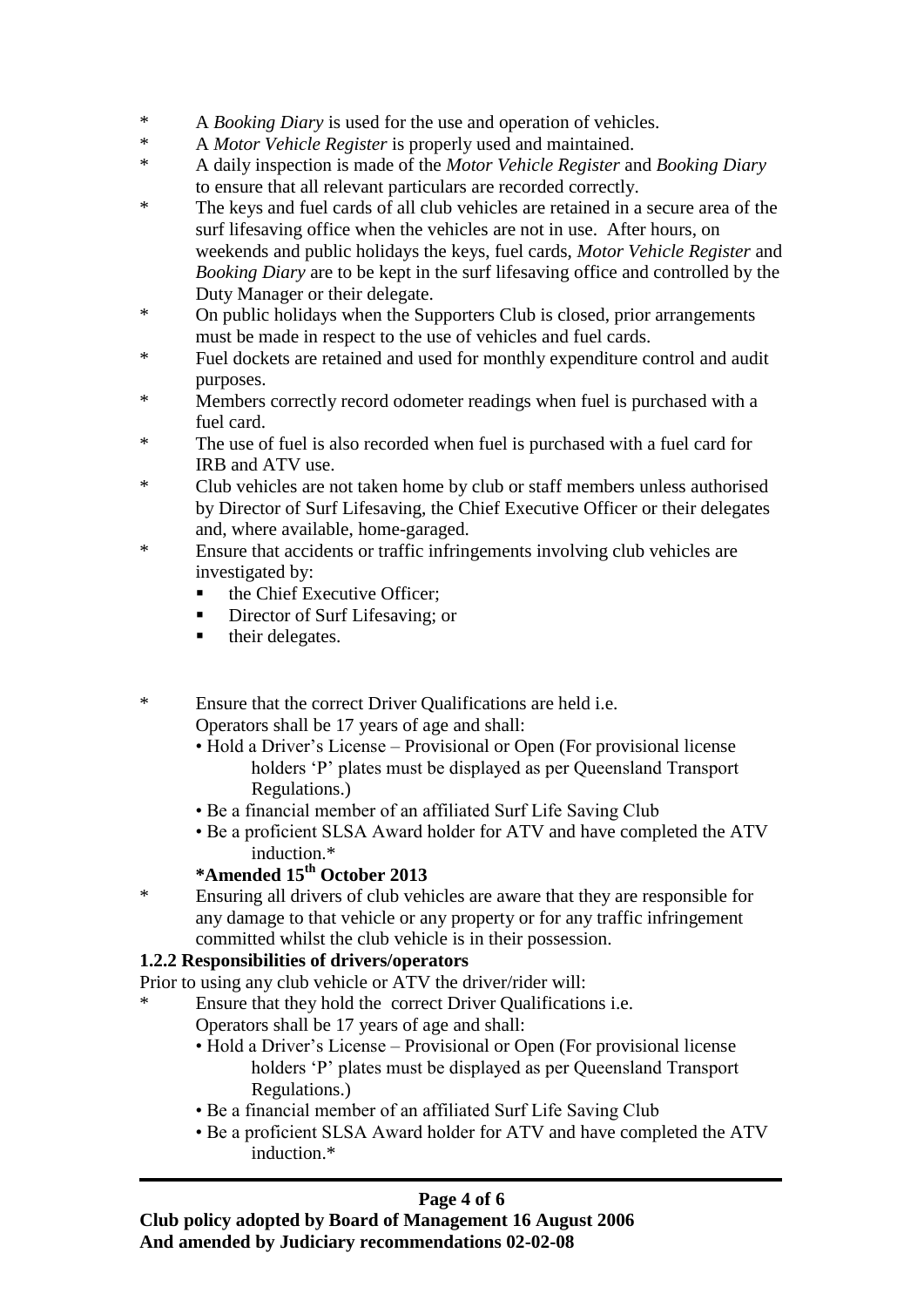# **\*Amended 15th October 2013**

- \* Familiarise themselves with the information contained in the owners handbook for that particular model of vehicle, especially the section covering the location and operation of all controls and the warranty provisions applicable.
- \* Fully inspect the vehicle for any damage and if any is detected report such damage to the Director of Surf Lifesaving, the Chief Executive Officer or their delegates.
- \* Ensure that the vehicle has been properly serviced and is ready to undertake a long trip if necessary.
- \* Check the fuel supply and if necessary fill the tank.
- \* Ensure that if a long trip is to be undertaken, the necessary tools and equipment are carried.
- \* Ensure that all tyres (including the spare) are correctly inflated and in satisfactory condition.
- \* Ensure that all items of equipment are in proper working order.
- \* In the case of the club ATV, the operator must be properly inducted in the use of that machine and suitably endorsed by Surf Life Saving Queensland.

While using any club vehicle every driver/operator will:

- \* Ensure that any spillage or soiling of the vehicle interior is cleaned immediately.
- \* Ensure that no food or rubbish is left in the vehicle.
- At the completion of use of the vehicle, every driver/operator of a club vehicle will:
- Ensure that the club vehicle is properly secured and left at the club.
- \* Ensure that the club vehicle has sufficient fuel for an emergency call-out if required.
- \* Deliver the keys to the Director of Surf Lifesaving, the Chief Executive Officer or either of their delegates.
- \* Enter all relevant particulars in a *Motor Vehicle Register.*

# **1.2.3 Behaviour of members in Club vehicles<sup>1</sup>**

- Any reckless driving or speeding in the Club vehicle will result in disciplinary action being taken against the driver/operator and the member in charge of the vehicle.
- \* Any misconduct in and around the Club Vehicle will result in disciplinary action being taken against the member[s] responsible for the misbehaviour and the member in charge of the vehicle.

# **1.3 Fuel cards**

# **1.3.1 Issue of fuel cards**

Individual fuel cards are issued for the purchase of fuel for all club motor vehicles, inflatable rescue boats and all terrain vehicles.

The issue of fuel cards is arranged through the Chief Executive Officer.

Fuel cards are only to be used for the purpose of:

- \* obtaining unleaded fuel for the vehicle for which the card is issued; and/or
- unleaded fuel to fill jerry cans for inflatable rescue boats and all terrain vehicles.

Under no circumstances is premium unleaded fuel to be purchased.

# **Page 5 of 6**

**Club policy adopted by Board of Management 16 August 2006 And amended by Judiciary recommendations 02-02-08**

<sup>&</sup>lt;u>.</u> <sup>1</sup> Inserted as a result of Judiciary recommendations 02-02-08